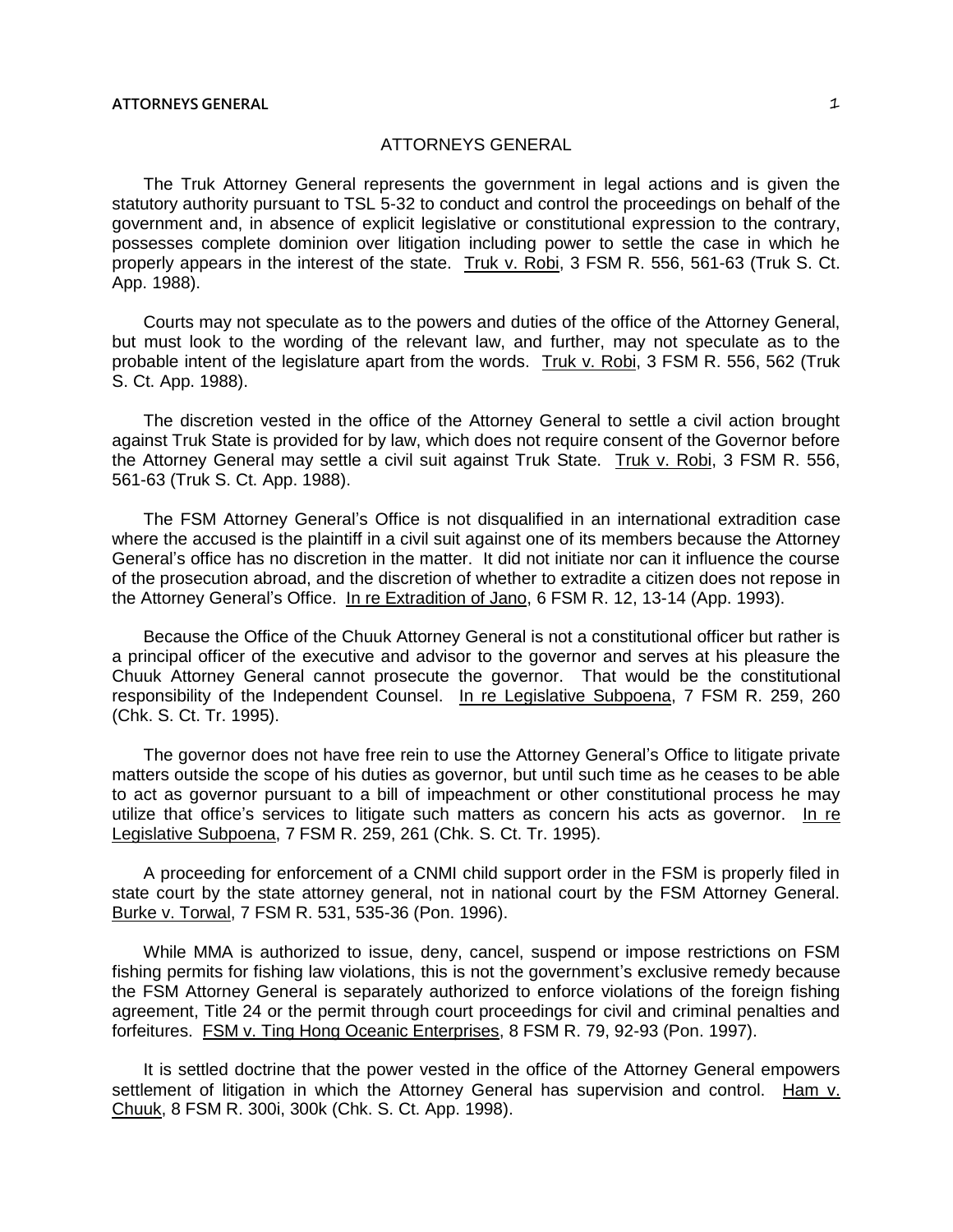## **ATTORNEYS GENERAL** 2

The Chuuk Attorney General has no duty to act on a successful plaintiff's behalf in collecting the plaintiff's judgment against the state. Judah v. Chuuk, 9 FSM R. 41, 41-42 (Chk. S. Ct. Tr. 1999).

The Office of the Attorney General is not a public officer  $-$  it is a public office. In order to meet the mandamus requirement of a public officer, the Attorney General should have been named as a respondent. Benjamin v. Attorney General Office Kosrae, 10 FSM R. 566, 568 (Kos. S. Ct. Tr. 2002).

Based on the traditional state jurisdiction over matters of domestic relations and on the applicable statutory provisions' language and history, a proceeding for enforcement of a foreign support order is properly commenced in the state court in which the defendant resides, rather than in the FSM Supreme Court and for the same reasons, these cases are properly prosecuted by the Pohnpei Attorney General's office, rather than by the FSM Attorney General's office. Villazon v. Mafnas, 11 FSM R. 309, 310-11 (Pon. 2003).

In domestic relations matters, the national court should abstain from exercising jurisdiction until the state court has had the opportunity to rule on the issues presented when it is a proceeding for enforcement of a foreign support order. These cases are properly commenced in the state court in which the defendant resides, rather than in the FSM Supreme Court and are properly prosecuted by a state attorney general, rather than by the FSM Attorney General. Anson v. Rutmag, 11 FSM R. 570, 571-72 (Pon. 2003).

There is no basis to disqualify the current prosecutor and the entire FSM Department of Justice when no member of the department is either an alleged victim or a witness in the case; when the current prosecutor was not a member of the department when the events occurred that ultimately lead to the disqualification of the other assistant attorneys general; when neither of the disqualified attorneys have any supervisory power over the current prosecutor and he is not subordinate to them; and when, if he has not already done so, he can and will be ordered to have no contact with them concerning the case and to keep all case files segregated from all other department files so that no other department employee can obtain access to them. FSM v. Wainit, 12 FSM R. 172, 180 (Chk. 2003).

One who was the Attorney General when the Governor signed a release of property in a party's favor, and who in fact signed the release as Attorney General, is clearly barred by the Rules of Professional Conduct from representing a plaintiff in a suit over that property against the state and that party. Hartman v. Chuuk, 12 FSM R. 388, 394 & n.9 (Chk. S. Ct. Tr. 2004).

Since statutes and office policy prohibit a newly-hired assistant attorney general from continuing to represent clients in a suit with the state as a party-defendant, that attorney will be declared disqualified representing either the clients or the state and directed to immediately assist his former clients in obtaining substitute counsel. Hartman v. Chuuk, 12 FSM R. 388, 396 (Chk. S. Ct. Tr. 2004).

The general rule is that the recusal or disqualification of an assistant attorney general does not require the recusal of the attorney general or his other assistants. Individual rather than vicarious disqualification is the general rule for prosecutors but individual disqualification must be complete. FSM v. Kansou, 14 FSM R. 171, 175 (Chk. 2006).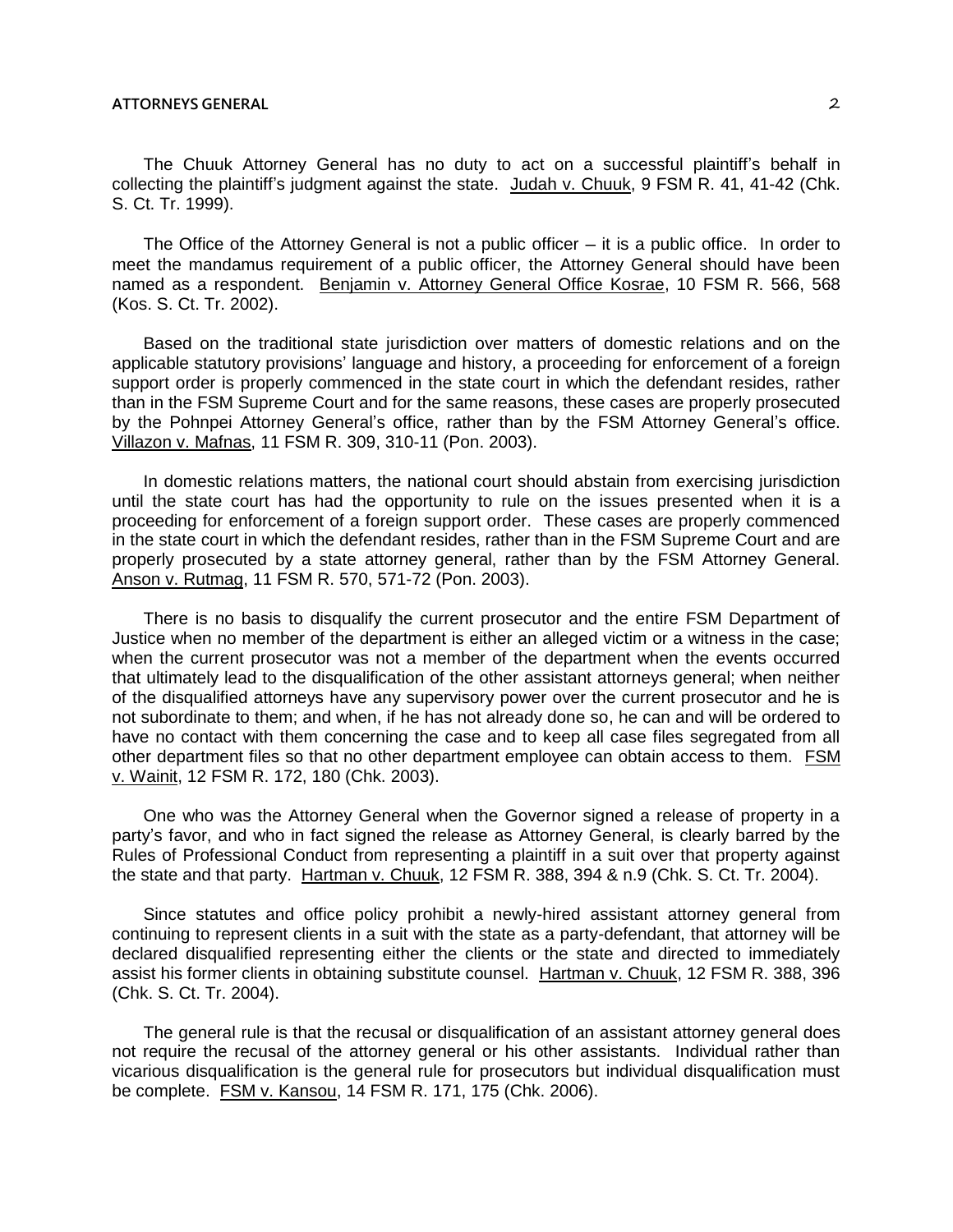## **ATTORNEYS GENERAL** 3

The Pohnpei Port Authority has demonstrated irreparable injury by showing that the Governor's February 22, 2008 executive directive would require it to act inconsistently with the applicable state statutes because it purports to assert authority — that of obtaining legal counsel for PPA – that only PPA, acting by its general manager, may assert and it also potentially impairs the general counsel's contract with PPA by unilaterally terminating it and because, even though PPA may use the services of Pohnpei government attorneys to serve as PPA attorneys, this decision clearly lies with the PPA pursuant to its enabling statute and a decision to use the Pohnpei Attorney General's Office may not be imposed by an executive directive inconsistent with applicable state law. Pohnpei Port Auth. v. Pohnpei, 15 FSM R. 541, 544 (Pon. 2008).

The FSM Attorney General cannot be required to obtain permission from (or even consult) a foreign government official because her office was once a member of an (advisory) board that no longer exists and which had no power to express an opinion on the subject even when it did exist. Arthur v. Pohnpei, 16 FSM R. 581, 590 (Pon. 2009).

A grant of the power to "sue and be sued" is the usual legal formulation by which a government agency is granted the power to independently hire its own attorneys instead of being represented by the attorney general. Arthur v. Pohnpei, 16 FSM R. 581, 590 (Pon. 2009).

When the FSM public laws that created a government agency did not confer upon that agency the power to sue and be sued in its own name, that agency cannot be represented in court by any counsel other than the FSM Attorney General. Arthur v. Pohnpei, 16 FSM R. 581, 590 (Pon. 2009).

A government agency's power to sue and be sued in its own name does not mean that the attorney general cannot ever represent that agency or that the attorney general needs express prior authorizations to represent that agency. The attorney general may represent such an agency without any affirmative authorization to do so as long as that agency does not object to the representation. Arthur v. Pohnpei, 16 FSM R. 581, 590 (Pon. 2009).

A demand by opposing parties that they be provided with written authorization from both the two government agencies that permit the FSM Department of Justice to represent each of the agencies is meritless and must be rejected. Arthur v. Pohnpei, 16 FSM R. 581, 591 (Pon. 2009).